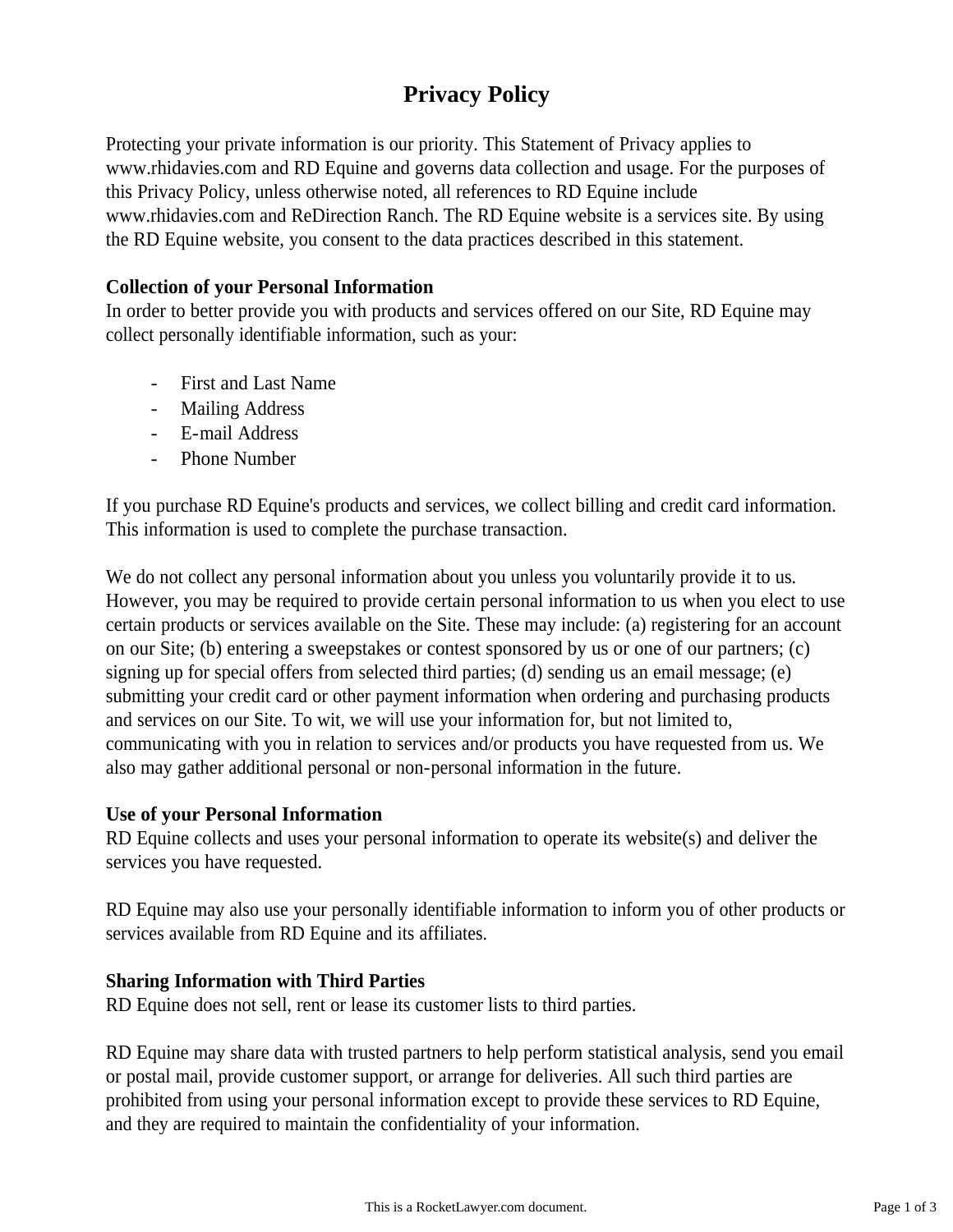RD Equine may disclose your personal information, without notice, if required to do so by law or in the good faith belief that such action is necessary to: (a) conform to the edicts of the law or comply with legal process served on RD Equine or the site; (b) protect and defend the rights or property of RD Equine; and/or (c) act under exigent circumstances to protect the personal safety of users of RD Equine, or the public.

## **Tracking User Behavior**

RD Equine may keep track of the websites and pages our users visit within RD Equine, in order to determine what RD Equine services are the most popular. This data is used to deliver customized content and advertising within RD Equine to customers whose behavior indicates that they are interested in a particular subject area.

### **Automatically Collected Information**

Information about your computer hardware and software may be automatically collected by RD Equine. This information can include: your IP address, browser type, domain names, access times and referring website addresses. This information is used for the operation of the service, to maintain quality of the service, and to provide general statistics regarding use of the RD Equine website.

#### **Links**

This website contains links to other sites. Please be aware that we are not responsible for the content or privacy practices of such other sites. We encourage our users to be aware when they leave our site and to read the privacy statements of any other site that collects personally identifiable information.

#### **Children Under Thirteen**

RD Equine does not knowingly collect personally identifiable information from children under the age of thirteen. If you are under the age of thirteen, you must ask your parent or guardian for permission to use this website.

# **E-mail Communications**

From time to time, RD Equine may contact you via email for the purpose of providing announcements, promotional offers, alerts, confirmations, surveys, and/or other general communication.

If you would like to stop receiving marketing or promotional communications via email from RD Equine, you may opt out of such communications by clicking on the UNSUBSCRIBE button..

#### **Changes to this Statement**

RD Equine reserves the right to change this Privacy Policy from time to time. We will notify you about significant changes in the way we treat personal information by sending a notice to the primary email address specified in your account, by placing a prominent notice on our site, and/or by updating any privacy information on this page. Your continued use of the Site and/or Services available through this Site after such modifications will constitute your: (a) acknowledgment of the